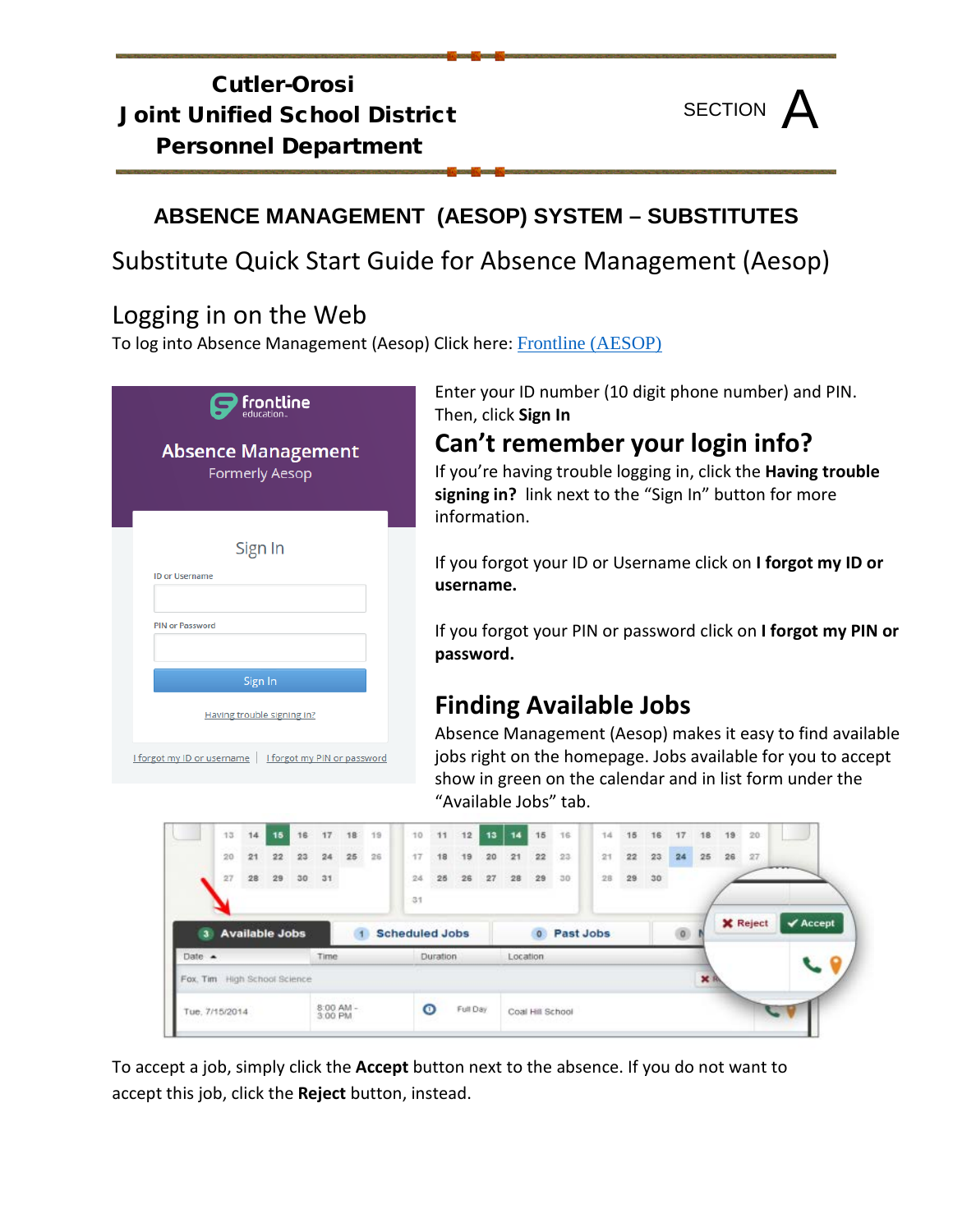|     | <b>VeriTime</b> |               |             |     |     | <b>Help</b> |
|-----|-----------------|---------------|-------------|-----|-----|-------------|
|     |                 |               |             |     |     |             |
|     |                 | February 2017 |             |     |     |             |
| SAT | SUN             | <b>MON</b>    | TUE WED THU | FRI | SAT |             |

# **Managing your PIN and Personal Information**

# **Getting Help and Training**

If you have questions, want to learn more about a certain feature, or want more information about a specific topic, click the **Help** tab to go to the Absence Management (Aesop) Learning Center to search Absence Management (Aesop) knowledge base of help and training materials

Under the "Preferences" tab, if you click on "Edit" you can manage your personal information, change your Phone number, change your PIN number, specify your call time, and more.

| <b>Available Jobs</b><br>€ | <b>History</b>                                                          | <b>Feedback</b> | <b>Preferences</b> |                      |                | Help                       |  |  |  |  |  |
|----------------------------|-------------------------------------------------------------------------|-----------------|--------------------|----------------------|----------------|----------------------------|--|--|--|--|--|
|                            |                                                                         |                 |                    |                      |                |                            |  |  |  |  |  |
| <b>Personal Info</b>       | <b>TIM FOX</b>                                                          |                 |                    |                      |                |                            |  |  |  |  |  |
| <b>Change Pin</b>          |                                                                         |                 |                    |                      |                |                            |  |  |  |  |  |
| <b>Schools</b>             | <b>Name</b>                                                             | <b>Phone</b>    |                    | <b>Email Address</b> | <b>Address</b> |                            |  |  |  |  |  |
| <b>Call Times</b>          | <b>X</b> Turn Off Calling<br>Cutler Orosi Joint Unified School District |                 |                    |                      |                |                            |  |  |  |  |  |
| <b>District List</b>       | <b>TIM FOX</b>                                                          | (559) 528-4763  |                    |                      | CA             | Edit $\blacktriangleright$ |  |  |  |  |  |

#### **Using Absence Management (Aesop) on the Phone**

Not only is Absence Management (Aesop) available on the web, but you can also find and accept available jobs, manage personal information, change your PIN number, and more, all over the phone.

## **When You Call Absence Management (Aesop)**

To call Absence Management (Aesop), dial **1-800-942-3767.** You'll be prompted to enter your ID number (followed by the # sign), then your PIN number (followed by the # sign).

When calling Absence Management (Aesop), you can:

- Find available jobs **Press 1**
	- o To accept a job **Press 1**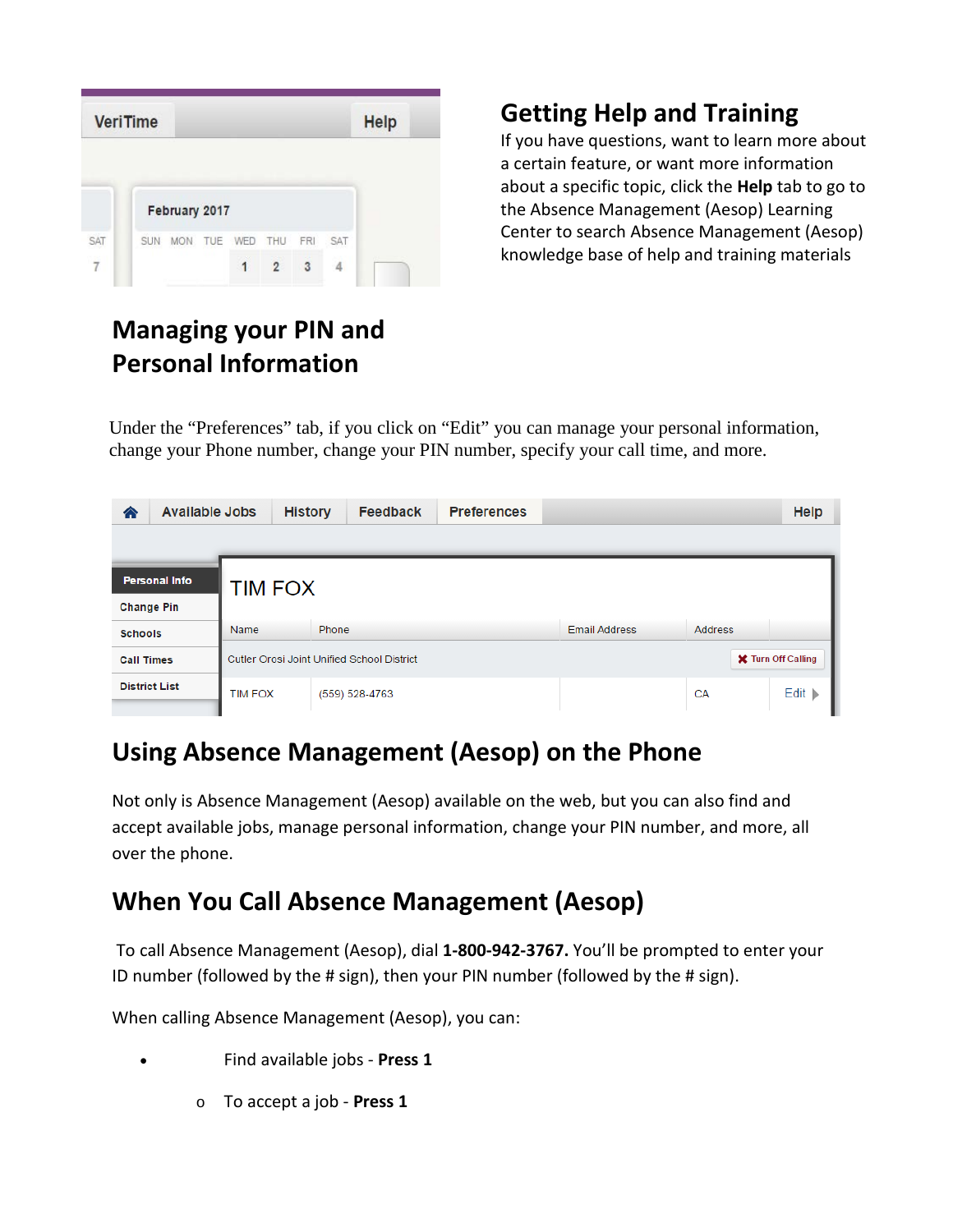- o To hear the information again **Press 2**
- o To reject a job **Press 3**
- o To listen to the next job **Press 4**
- o To replay the skipped job **Press 5**
- o To return to the main menu **Press 6**
- Review or cancel upcoming jobs **Press 2**
	- o To hear the information again **Press 2**
	- o To review an assignment in the next 7 days **Press 3**
	- o To listen to the next job **Press 4**
	- o To return to the main menu **Press 6**
- Review or cancel a specific job **Press 3**
	- o Enter the confirmation number followed by the **#** sign.
	- o To cancel a job **Press 3**
	- o To listen to the next job **Press 4**
- Review or change your personal information **Press 4**
	- o To change the name recording **Press 1**
	- o To change the PIN number **Press 2**
	- o To change the phone number **Press 3**
	- o To return to the main menu **Press \***

## **When Absence Management (Aesop) Calls You**

If an available job has not been filled by another substitute two days before the absence is scheduled to start, the system will automatically start calling substitutes in an effort to fill the job. Keep in mind, when absence management calls you, it will be calling about one job at a time, even if you're eligible for other jobs. You can always call into absence management to hear a list of all available jobs.